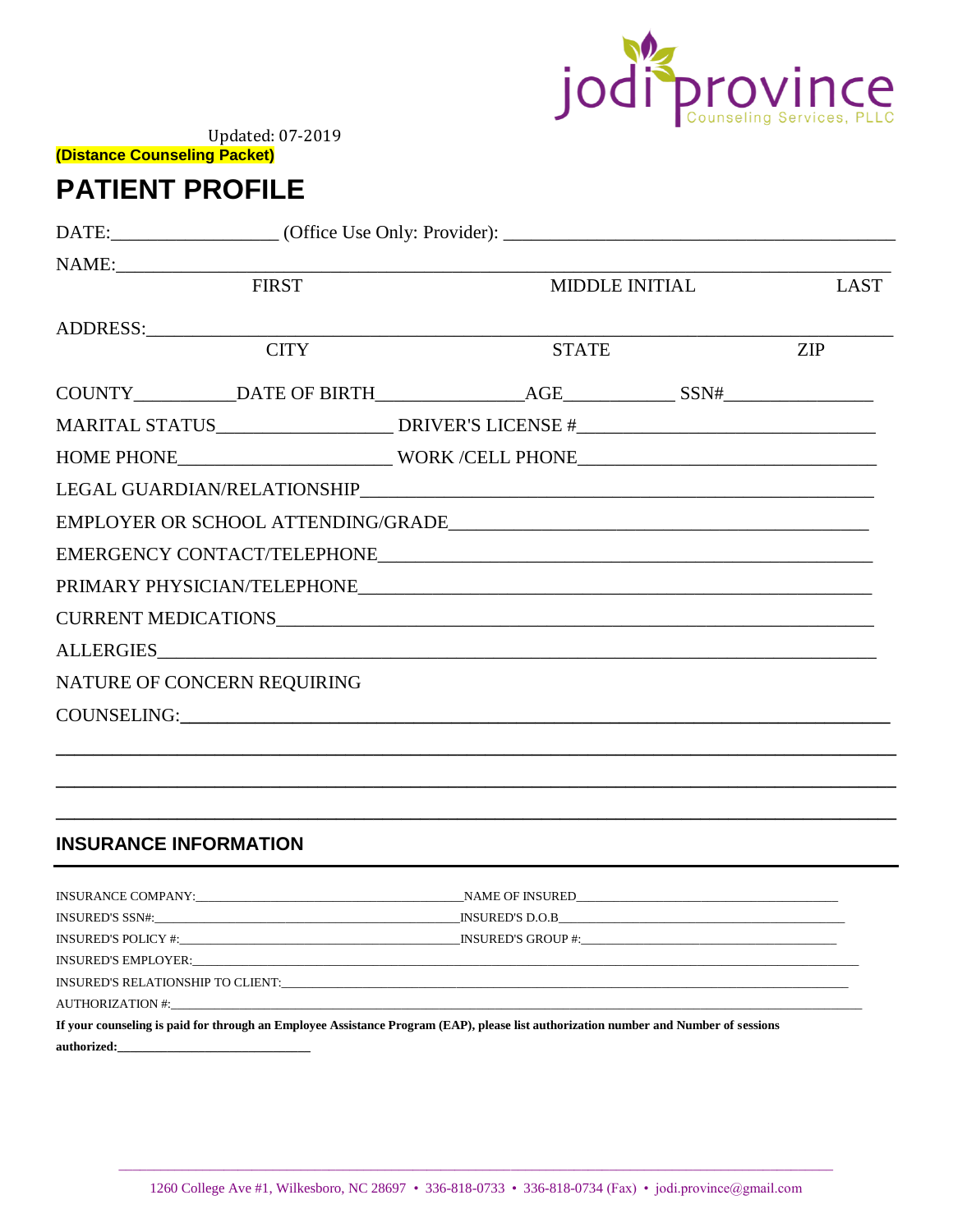

**1 OF 4 INFORMED CONSENT** (Patient/Guardian: keep pages 1-3. Office retains page 4.)

TIME COMMITMENT: Today's appointment will take approximately 1 hour. We realize that starting counseling is a major decision and you may have many questions. This document, along with the HIPPA Information form, strives to inform you of our policies, State and Federal Laws and your rights. If you have other questions or concerns, please ask and we will try our best to give you all the information you need.

EMERGENCIES: If an emergency situation for which the client or their guardian feels immediate attention is necessary related to this office's services, please contact your counselor via their cell phone number. However, if your counselor is unavailable, you may call the office number to obtain contact info for Jodi (336-984-7591) or Kenneth Province (336-981-5938). If no contact can be made the client or guardian understands that they are seek a natural support, contact 911 or visit a local emergency room for services as a last resort, or contact Vaya Health MCO at 1-800-849-6127 or Partners MCO 1-888-235-HOPE, Cardinal Innovations MCO (704) 939- 7700, or mobile crisis at 877-492-2785 or 336-838-9936. This agency will follow those emergency services with standard counseling and support to the client or the client's family. For any grievance you may also contact the above MCO for your covered region. If you have any grievance you may call the number above.

In the case of a medical emergency, while you or anyone in your party is present in our office, this agency will contact 911. RISKS AND BENEFITS: Please note there are risks and benefits to counseling. These will be discussed with you today as it relates to your case specifically. Alternative methods to treatment will also be discussed today. Each licensure board has a grievance process or system. If you wish to make a grievance, please contact the appropriate licensure board to file a complaint.

CONFIDENTIALITY: Your verbal communication and clinical records are strictly confidential except for: a) information (diagnosis and dates of service) shared with your insurance company to process your claims, b) information you and/or your child or children report about physical or sexual abuse; then, by North Carolina State Law, your counselor is obligated to report this to the Department of Social Services, as well as any report that c) you the client have an infectious disease that you will intentionally spread to harm others d) where you sign a release of information to have specific information shared and e) if you provide information that informs your counselor that you are in danger of harming yourself or others f) information necessary for case supervision or consultation and g) or when required by law.

APPOINTMENTS, PROFESSIONAL FEES, AND CANCELLATIONS: Appointments are generally 45 to 60 minutes in length. Initial intakes are \$160.00, Counseling sessions are \$140.00, \*Psychological testing fees are dependent on the amount of time involved and are billed per hour. Because they vary we will discuss fees with you in advance. Other services including report writing, telephone conversations longer than 10 minutes, attendance and meetings with other professionals, court appearances/involvement, etc. can be charged at hourly rates. A \$100 up-front fee is charged for any court appearances. Letter/report fees: \$45.

As a courtesy we will bill your insurance company, HMO, responsible party or third party payer for you if you wish. We ask that at each session you pay your co-pay. In the event you have not met your deductible, the full fee is due at each session until the deductible is satisfied. If your insurance company denies payment or does not cover counseling, we request that you pay the balance due at that time. If your account has not been paid for 60 days and arrangements for payment have not been agreed upon, we have the option of using legal means to secure payment.

This may involve but not be limited to hiring a collection agency or going through small claims court. If that were necessary you will be responsible for all cost of litigation including attorney's fees. In most collection situations the only information released would be the client's name and address, nature of services provided, and the amount due. We sincerely appreciate your cooperation and at any time you have any questions regarding insurance, fees, balances or payments please feel free to ask. You should also be aware that most insurances companies require you to authorize us to provide them with confidential information such as clinical diagnoses, treatment plans/summaries, or copies of records. This information becomes part of the insurance company's files. All insurance companies claim to keep such information confidential, however we have no control over this information once received by the insurance companies. It is important to remember that you may always pay for services yourself to avoid the potential problems described above.

#### PRIVATE PRACTICE SOCIAL MEDIA POLICY:

By signing below you acknowledge that we may we contact you at the numbers you provided on your patient profile. This also allows us to leave you a message at these numbers from our office. You also consent to allow us to contact you via your email. This section outlines our office policies related to use of Social Media. Please read it to understand how we conduct ourselves on the Internet as mental health professionals and how you can expect us to respond to various interactions that may occur between us on the Internet. If you have any questions about anything within this document, we encourage you to bring them up when we meet. As new technology develops and the Internet changes, there may be times when we need to update this policy. If so, we will notify you in writing of any policy changes and make sure you have a copy of the updated policy.

Friending: We do not accept friend or contact requests from current or former clients on any social networking site (Facebook,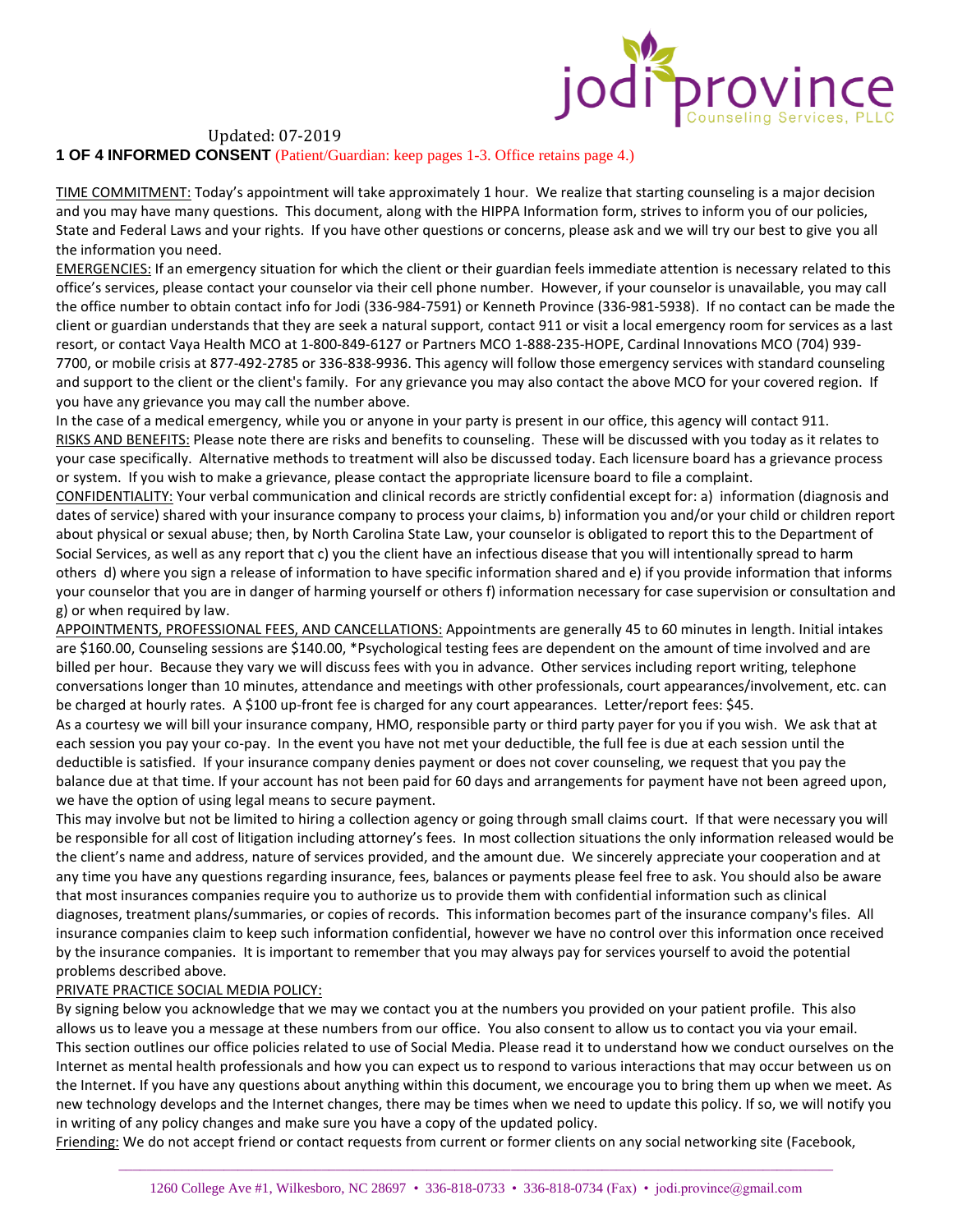

### **2 OF 4 INFORMED CONSENT** (Patient/Guardian: keep pages 1-3. Office retains page 4.)

LinkedIn, etc). We believe that adding clients as friends or contacts on these sites can compromise your confidentiality and our respective privacy. It may also blur the boundaries of our therapeutic relationship. If you have questions about this, please bring them up when we meet and we can talk more about it.

Fanning: As of May 2015, we have deleted our professional Facebook Page after concluding that the potential risks of maintaining such a Page outweigh any potential gains. Some therapists keep a Facebook Page for their private or professional use. They may allow people to share their blog posts and practice updates with other Facebook users. You are welcome to view [www.jodiprovincecs.com.](http://www.jodiprovincecs.com/) However, in regards to blogs or post, we do not accept clients as Fans of this Page. We believe having clients as Facebook Fans creates a greater likelihood of compromised client confidentiality and feel it is best to be explicit to all who may view my list of Fans to know that they will not find client names on that list. In addition, the American Psychological Association's Ethics Code prohibits my soliciting testimonials from clients. We feel that the term "Fan" comes too close to an implied request for a public endorsement of this practice.

Following: If we publish a blog on our website or any other social media and if you use an easily recognizable name on Twitter (for example) and we happen to notice that you've followed us there, we may briefly discuss it and its potential impact on our working relationship. Our primary concern is your privacy. If you share this concern, there are more private ways to follow us on Twitter (such as using an RSS feed or a locked Twitter list), which would eliminate your having a public link to a therapist's content. Note, we will not follow you back.

In addition, viewing your online activities without your consent and without our explicit arrangement towards a specific purpose could potentially have a negative influence on our working relationship. If there are things from your online life that you wish to share with me, please bring them into our sessions where we can view and explore them together, during the therapy hour. Interacting: Please do not use SMS (mobile phone text messaging) or messaging on Social Networking sites such as Twitter, Facebook, or LinkedIn to contact us. These sites are not secure and we will not read these messages. Do not use Wall postings, @replies, or other means of engaging with us in public online if we have an already established client/therapist relationship. Engaging with us this way could compromise your confidentiality. It may also create the possibility that these exchanges become a part of your legal medical record and will need to be documented and archived in your chart. If you need to contact us between sessions, the best way to do so is by phone. 336-818-0733 or 336-526-0073 for quick, administrative issues such as changing appointment times. See the email section below for more information regarding email interactions.

Use of Search Engines: It is NOT a regular part of our practice to search for clients on Google or Facebook or other search engines. Extremely rare exceptions may be made during times of crisis. If we have a reason to suspect that you are in

danger and you have not been in touch with us via our usual means, coming to appointments, phone, or email (if consented to), there might be an instance in which using a search engine (to find you, find someone close to you, or to check on your recent status updates) becomes necessary as part of ensuring your welfare. These are unusual situations and if we ever resort to such means, we will fully document it and discuss it with you when we next meet.

Google Reader: We do not follow current or former clients on Google Reader and we do not use Google Reader to share articles. If there are things you want to share with us that you feel is relevant to your treatment whether they are news items or things you have created, we encourage you to bring these items of interest into our sessions.

Business Review Sites: You may find our counseling practice on sites such as Yelp, Healthgrades, Yahoo Local, Bing, or other places which list businesses. Some of these sites include forums in which users rate their providers and add reviews. Many of these sites comb search engines for business listings and automatically add listings regardless of Social Media Policy whether the business has added itself to the site. If you should find our listing on any of these sites, please know that my listing is NOT a request for a testimonial, rating, or endorsement from you as my client. Of course, you have a right to express yourself on any site you wish. But due to confidentiality, we cannot respond to any review on any of these sites whether it is positive or negative.

We urge you to take your own privacy as seriously as we take our commitment of confidentiality to you. You should also be aware that if you are using these sites to communicate indirectly with us about your feelings about our work, there is a good possibility that we may never see it. If we are working together, we hope that you will bring your feelings and reactions to our work directly into the therapy process. This can be an important part of therapy, even if you decide you and your counselor or clinician are not a good fit. None of this is meant to keep you from sharing that you are in therapy wherever and with whomever you like. Confidentiality means that we cannot tell people that you are a client and we will follow our Ethics Code. But you are more than welcome to tell anyone you wish about your therapy or how you feel about the treatment, in any forum of your choosing. If you do choose to write something on a business review site, we hope you will keep in mind that you may be sharing personally revealing information in a public forum. We urge you to create a pseudonym that is not linked to your regular email address or friend networks for your own privacy and protection. If you feel we have done something harmful or unethical and you do not feel comfortable discussing it with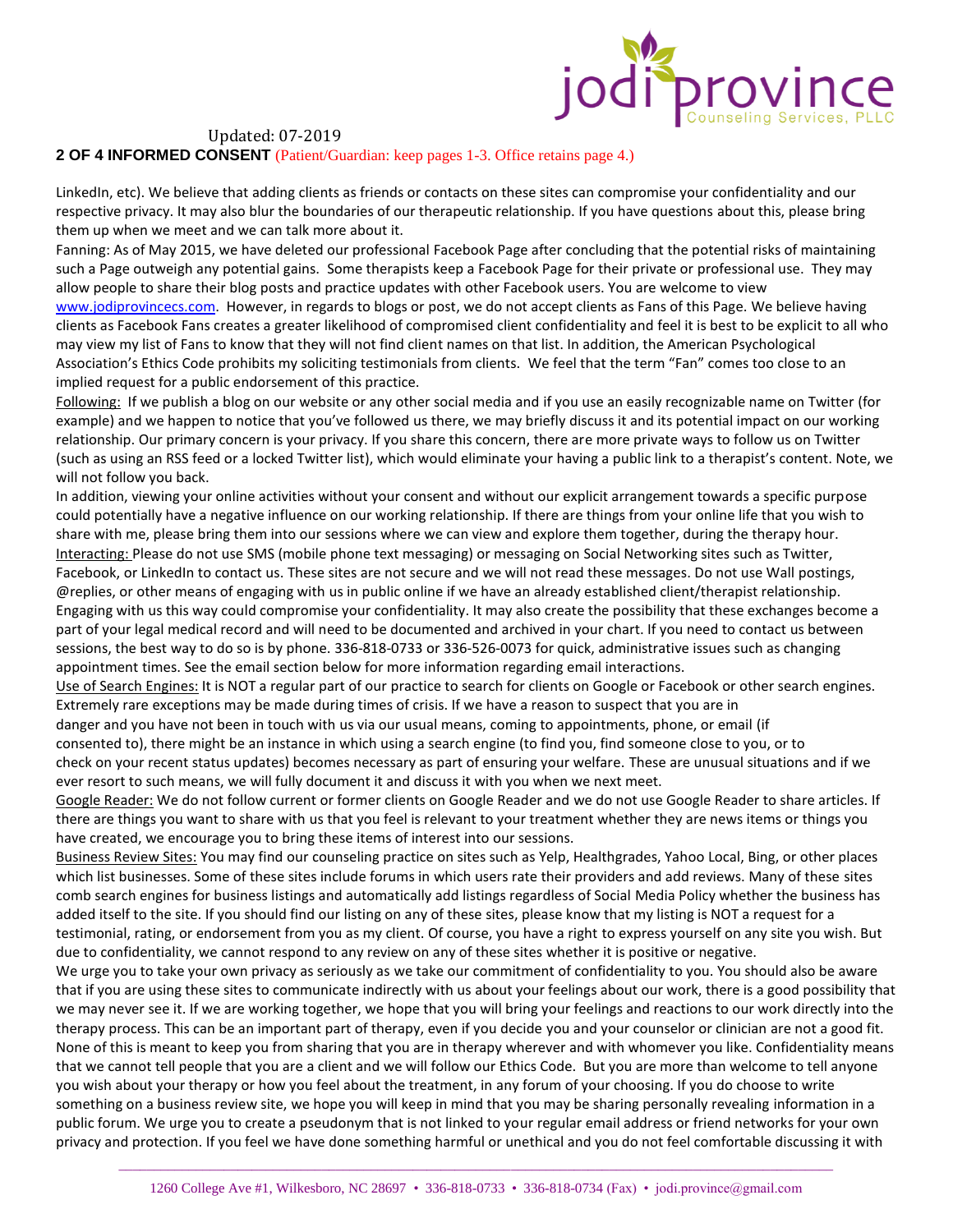

**3 OF 4 INFORMED CONSENT** (Patient/Guardian: keep pages 1-3. Office retains page 4.)

your counselor, you can always contact the Board of Counseling for NC, which oversees licensing, and they will review the services we have provided. P.O. Box 77819, Greensboro, NC 27417.

Email: By signing our informed consent, you acknowledge and are giving us permission to email you regarding any need in your counseling as an active or inactive/closed client. You are acknowledging that email is not completely secure or confidential. If you choose to communicate with us by email, be aware that all emails are retained in the logs of your and our Internet service providers. While it is unlikely that someone will be looking at these logs, they are, in theory, available to be read by the system administrator(s) of the Internet service provider. You should also know that any emails we receive from you and any responses that we send to you become a part of your legal record.

Thank you for taking the time to review my Social Media Policy. If you have questions or concerns about any of these policies and procedures or regarding our potential interactions on the Internet, do bring them to your clinician's attention so that we can discuss them.

SCHEDULED APPOINTMENTS: Please be respectful of our time. If you must reschedule or cancel, please phone 24 hours in advance in order not to be charged for the session. A pattern of missed appointments will lead to additional charges that are not covered by insurance and may result in an end to treatment. Three no-shows (or failure to cancel without 24 hours notice) will result in termination of services at the discretion of your counselor. By signing our informed consent you acknowledge the following: Non-Medicaid clients can be charged \$50 for sessions missed or cancelled with

less than 24 hours notice. These fees are not covered by insurance and payment will be required prior to any further services being provided. All clients with three no-shows/no contact or failure to cancel within 24 hours can be terminated with this agency.

DISTANCE COUNSELING: Jodi Province is a Board Certified Tele-mental Health Counselor (BC-TMH) through the NBCC. Jodi Province operates from Wilkesboro, NC. Information: cell phone, 336 984 7591, office, 336 818 0733, email, Jodi.province@gmail.com • There are risks and benefits of engaging in the use of distance counseling, these include but are not limited to: technology, and/or social media; • possibility of technology failure and alternate methods of service delivery may be needed (these may be determined by you and your counselor) ; • anticipated response time to emergencies is within 15 minutes, please follow protocol and prompts on your counselors voicemail if your counselor can not be reached; • time zone differences may also be a consideration; • cultural and/or language differences may affect delivery of services; as well as possible denial of insurance benefits; lastly, please review the social media policy in this informed consent.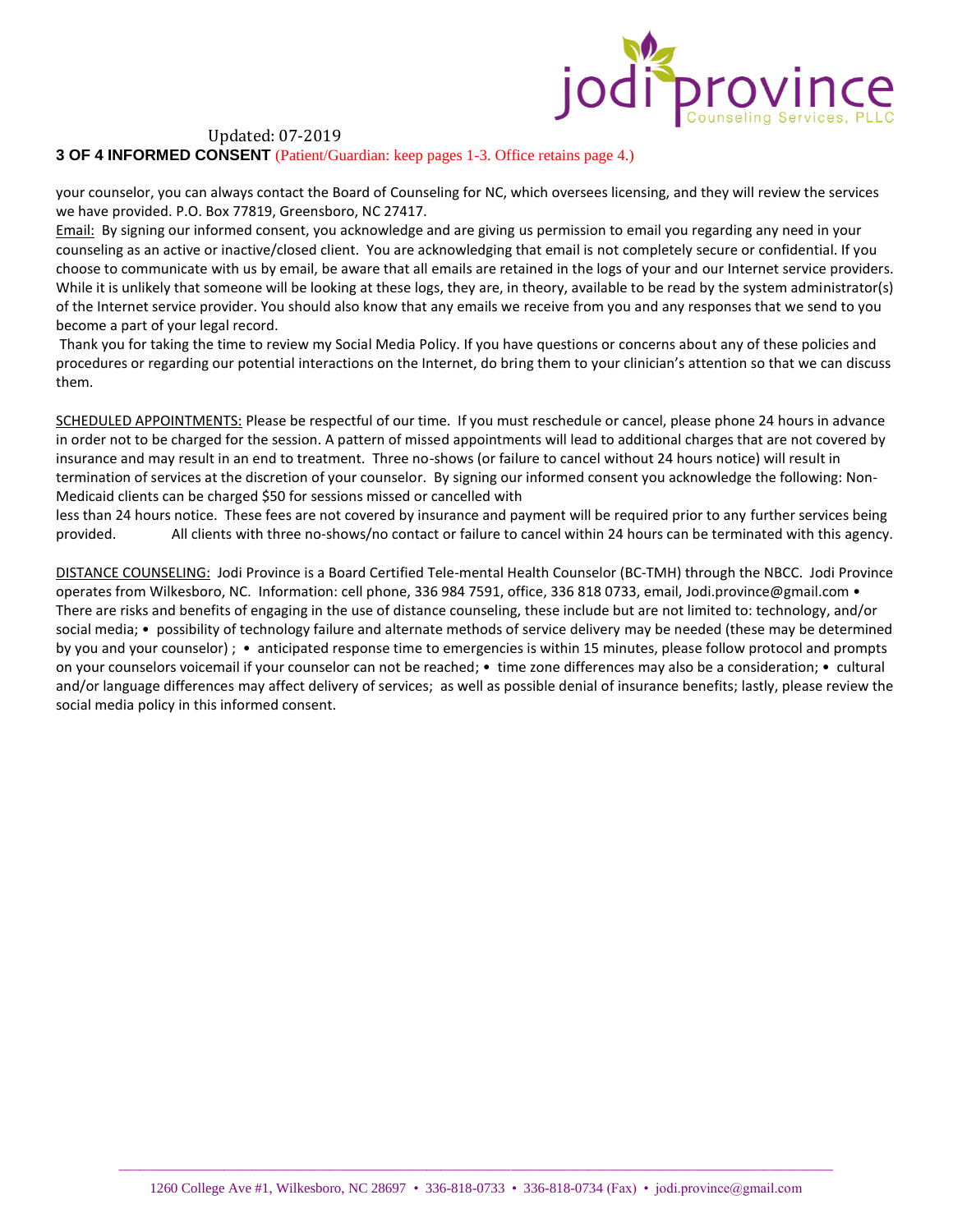

## **4 OF 4 INFORMED CONSENT** (Patient/Guardian: keep pages 1-3. Office retains page 4.)

By signing below, you agree to review our "Informed Consent," "After-hours emergency policy with emergency contact numbers," as well as our "Client Rights and HIPAA Information". You may review these a[t www.jodiprovinceccs.com](http://www.jodiprovinceccs.com/) under "Client Information."

| <b>Signature of Client or Guardian</b> | Date |  |
|----------------------------------------|------|--|
| <b>Signature of Clinician</b>          | Date |  |

# **CONSENT FOR TREATMENT OF CHILDREN OR ADOLESCENTS:**

I/We consent that \_\_\_\_\_\_\_\_\_\_\_\_\_\_\_\_\_\_\_\_\_\_\_\_\_\_\_\_\_\_\_\_\_\_\_\_\_\_\_\_\_\_\_ (minor's name) may be treated as a client at Jodi Province Counseling Services, PLLC. Please be aware that the law may provide parents/guardians the right to examine treatment records. It is our policy to provide parents/guardians access to information about treatment. However we also ask parents/guardians to trust us and allow us to keep your confidences on specific information and we will provide them with general information about your treatment sessions. At times it may be necessary to schedule appointments during school hours. We ask for your cooperation to provide the timeliest treatment for you and your children.

**Signature of client or guardian Date**

**\_\_\_\_\_\_\_\_\_\_\_\_\_\_\_\_\_\_\_\_\_\_\_\_\_\_\_\_\_\_\_\_\_\_\_\_\_\_\_\_\_\_\_\_\_\_\_\_\_\_\_\_\_\_\_\_\_\_\_\_\_\_\_\_\_\_\_\_\_\_\_\_\_\_\_\_\_\_\_\_\_\_\_\_\_**

#### **Professional Disclosure Statement**

Jodi Province MA, LPC, NCC (Licensed Professional Counselor #5534 and National Certified Counselor # 207799) has earned a Bachelor of Science Degree in Human Services and a Master's Degree in Community Counseling from Appalachian State University in December 2006. She has clinical experience working with children, families, and adults. She has 10 years' experience as a licensed counselor. Jodi Province practices standard Person-Centered Therapy, Cognitive Behavioral Therapy, along with Theraplay ® principle techniques, EMDR, and TFCBT. Other treatment approaches are used depending on the person or condition. Treatment practices, philosophy, and plan limitations and risks will be discussed with you today. A diagnosis will be used for treatment purposes and will become part of your medical record. This counselor will file certain insurances; other payments accepted are cash or check. Fees range from \$100.00 for 45 minutes to 1hour sessions and \$140.00 for sessions lasting 1hour 15 minutes or longer. Intake assessments are \$140.00. Confidentiality is an important part of counseling. All information will remain confidential with the exception of the following, a patient discloses harm to self or others, indication of child or elder abuse, or a court order is issued to this counselor. If for any reason you are unhappy with services, please speak directly with this counselor so we can resolve the issue. If a resolution cannot be met or you feel a need to register a compliant, you may contact the North Carolina Board of Licensed Professional Counselors at the following: P.O. Box 77819 Greensboro, NC 27417, phone: 844-622-3572. This professional disclosure statement is required by law (NC.G.S.90-24).

I have reviewed and been given a copy, at my request, of my therapist's Professional Disclosure Statement. I understand the information provided to me.

| Client and/or Guardian Signature: | Date |  |
|-----------------------------------|------|--|
| Clinician's Signature:            | Date |  |
|                                   |      |  |